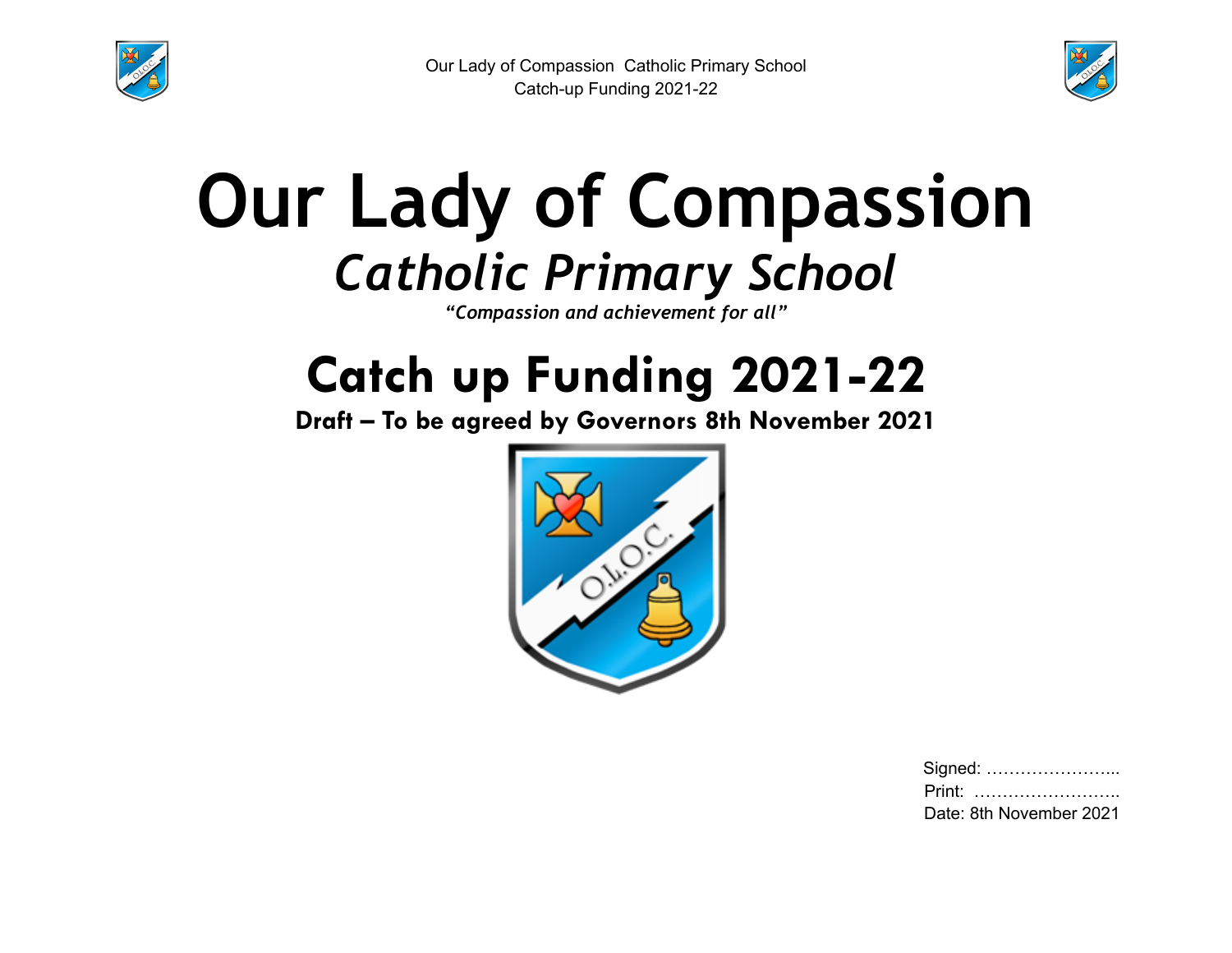



## Compassion and achievement for all

### We are committed to providing the highest quality education for all our pupils

"Children from disadvantaged backgrounds are likely to have been more affected particularly severely by closures and may need more support to return to school and settle back into school life. Whilst all pupils will benefit from the EEF recommendations, it is likely that some forms of support will be particular beneficial to disadvantaged pupils." (Covid-19 Support Guide for Schools – June 2020)

#### **Teaching**

Great Teaching is the most important lever schools have to improve the outcomes for their pupils.

#### **Targeted Academic Support**

There is extensive evidence supporting the impact of high-quality one to one or group tuition as a catch up strategy. Tuition delivered by qualified teachers is likely to have the biggest impact.

#### **Pupil Assessment and Feedback**

Assessment information can help teachers determine how to most effectively support their pupils. Every pupil will have been effected differently by Covid-19. Setting aside time to enable teachers to assess pupils' wellbeing and learning needs is likely to make it easier for teachers and other school staff to provide effective support.

#### **Wider Support**

Schools have provided extensive pastoral support to pupils and families during the pandemic. Additional support in the new school year could focus on providing regular and supportive communications with parent, especially to increase attendance and engagement with learning.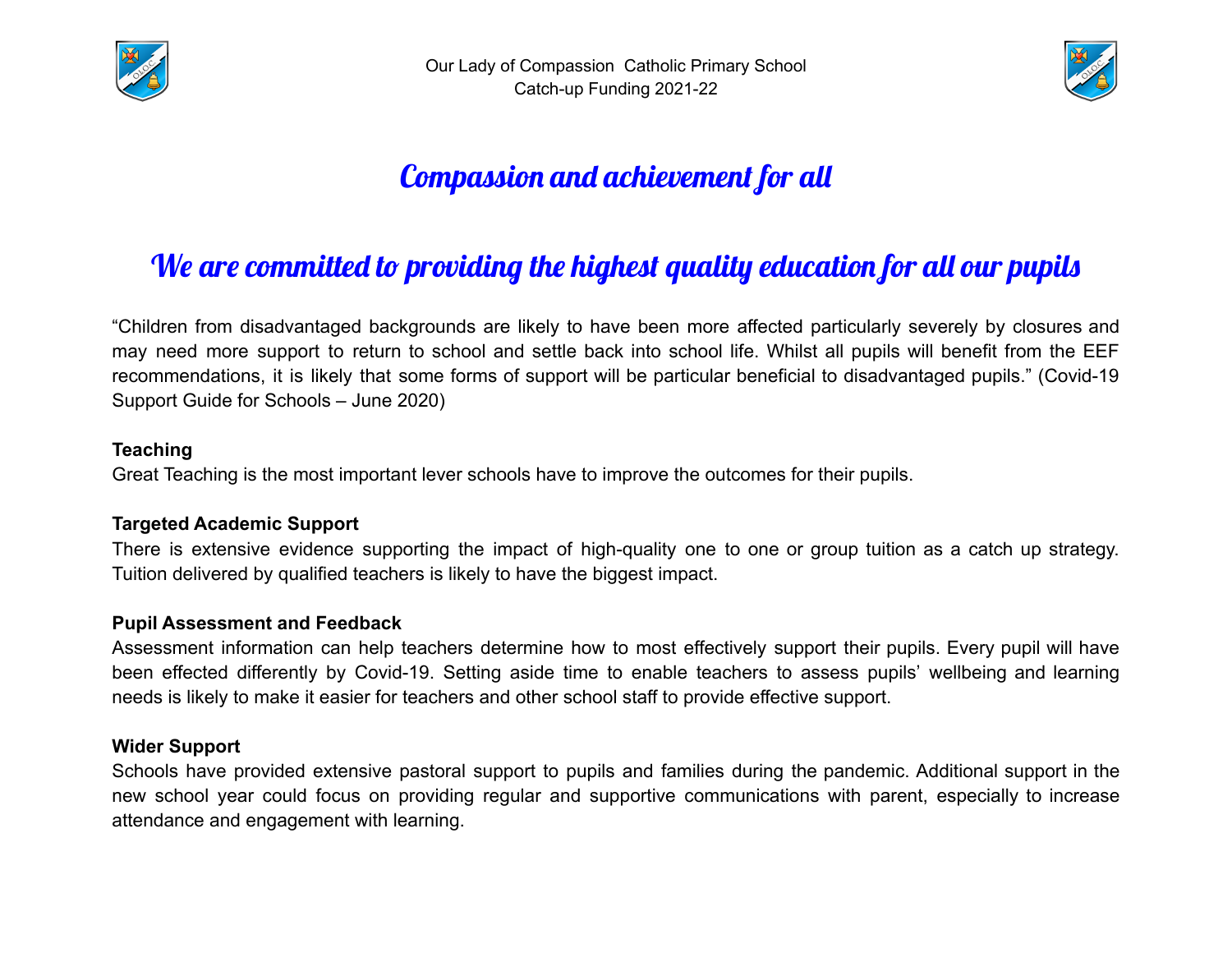



| <b>Summary Information</b> |                                                |               |       |                  |       |  |
|----------------------------|------------------------------------------------|---------------|-------|------------------|-------|--|
| School                     | Our Lady of Compassion Catholic Primary School |               |       |                  |       |  |
| <b>Academic Year</b>       | 2021-22                                        | Total Funding | £9754 | Number of Pupils | l 243 |  |

| <b>Guidance</b>                                                                                                                                                                                                                                                                                                                                                                                  |                                                                                                                                        |  |  |  |  |  |
|--------------------------------------------------------------------------------------------------------------------------------------------------------------------------------------------------------------------------------------------------------------------------------------------------------------------------------------------------------------------------------------------------|----------------------------------------------------------------------------------------------------------------------------------------|--|--|--|--|--|
| Children and young people across the country have experienced unprecedented disruption to their education as a result<br>of coronavirus (COVID-19). Those from the most vulnerable and disadvantaged backgrounds will be among those<br>hardest hit. The aggregate impact of lost time in education will be substantial, and the scale of our response must match<br>the scale of the challenge. |                                                                                                                                        |  |  |  |  |  |
| Schools' allocations will be calculated on a per pupil basis, providing each mainstream school with a total of £80 for<br>each pupil in the years Reception through to 11.                                                                                                                                                                                                                       |                                                                                                                                        |  |  |  |  |  |
| As the catch-up premium has been designed to mitigate the effects of the unique disruption caused by coronavirus<br>(COVID-19), the grant will only be available for the 2020 to 2021 academic year. It will not be added to schools'<br>baselines in calculating future years' funding allocations                                                                                              |                                                                                                                                        |  |  |  |  |  |
| <b>Use of Funds</b>                                                                                                                                                                                                                                                                                                                                                                              | <b>EEF Recommendations</b>                                                                                                             |  |  |  |  |  |
| Schools should use this funding for specific activities to<br>support their pupils to catch up for lost teaching over the<br>previous months, in line with the guidance on curriculum<br>expectations for the next academic year. Schools have the<br>flexibility to spend their funding in the best way for their                                                                               | The EEF advises the following:<br>Teaching and whole school strategies<br>• Supporting great teaching<br>Pupil assessment and feedback |  |  |  |  |  |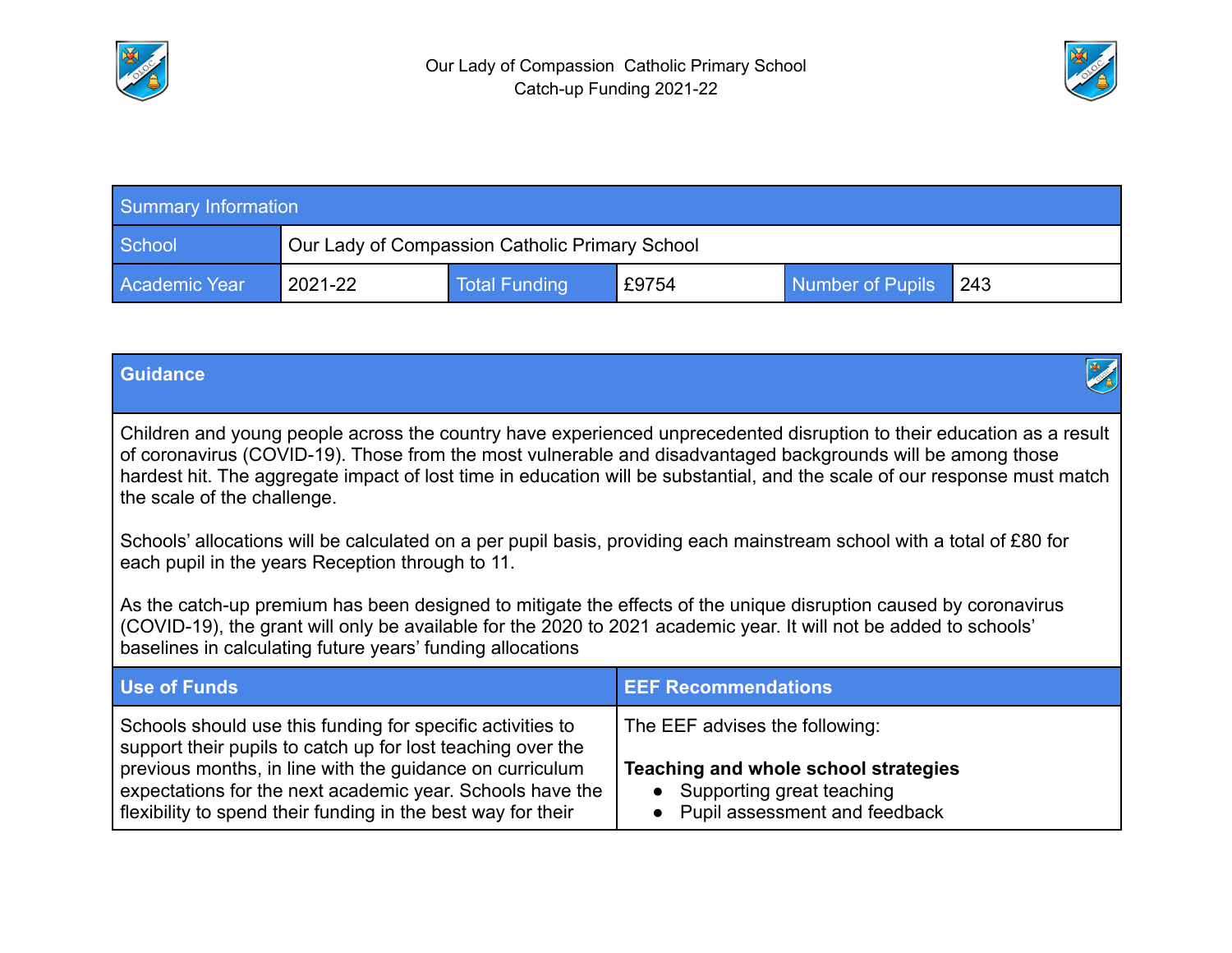



| cohort and circumstances. To support schools to make the<br>best use of this funding, the Education Endowment | • Transition support                 |
|---------------------------------------------------------------------------------------------------------------|--------------------------------------|
| Foundation (EEF) has published a coronavirus                                                                  | <b>Targeted approaches</b>           |
| (COVID-19) support guide for schools with evidence-based                                                      | • One to one and small group tuition |
| approaches to catch up for all students. Schools should                                                       | Intervention programmes              |
| use this document to help them direct their additional                                                        | • Extended school time               |
| funding in the most effective way.                                                                            |                                      |
|                                                                                                               | <b>Wider strategies</b>              |
|                                                                                                               | Supporting parent and carers         |
|                                                                                                               | • Access to technology               |
|                                                                                                               | Summer support                       |

Teaching staff and senior leaders have carefully identified how the impact of lockdown has affected individuals and groups of children in each class. Each year group has their own particular issues and therefore it is hard to generalise. Teaching staff are implementing strategies to address the key issues in each class. We have identified key issues that are evident across the school.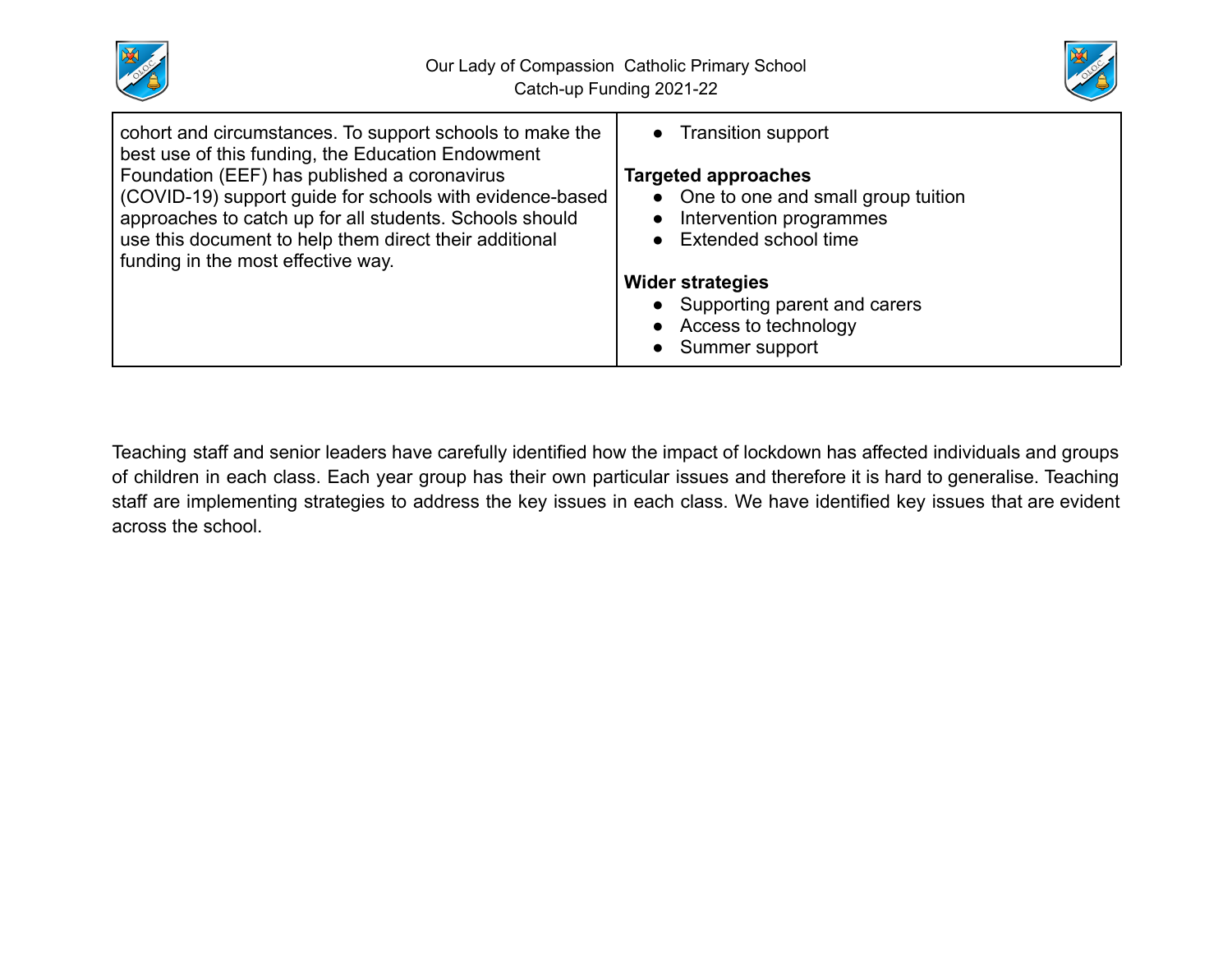



|                | Identified impact of lockdown - Core areas - knowledge - skills - confidence                                                                                                                                                                                                                                                                                                                                                                                                                                                                                                                                                                                                                                                                                                                                                                                                                                                                                                                                                                                                                                                                                                                     |
|----------------|--------------------------------------------------------------------------------------------------------------------------------------------------------------------------------------------------------------------------------------------------------------------------------------------------------------------------------------------------------------------------------------------------------------------------------------------------------------------------------------------------------------------------------------------------------------------------------------------------------------------------------------------------------------------------------------------------------------------------------------------------------------------------------------------------------------------------------------------------------------------------------------------------------------------------------------------------------------------------------------------------------------------------------------------------------------------------------------------------------------------------------------------------------------------------------------------------|
| <b>Maths</b>   | Knowledge - Children appear to have retained an understanding of place value and the basic skills of<br>addition and subtraction. However, they are struggling in more complex areas of multiplication and<br>division and lack confidence in applying their skills to problem solving. Topics that are covered later in the<br>year (those not taught by teachers last year); such as fractions, will need to be retaught and therefore<br>require additional time, assessment and careful planning. Number fluency is a weakness - children have<br>forgotten basic number facts and table facts. Knowledge of basic mathematical vocabulary is not as<br>strong as it was. Confidence - Children have required or asked for additional support when tackling new<br>concepts. They are over reliant on adult help and struggle to demonstrate resilience when tackling<br>problems. Skills - Children in general have found it difficult to think deeply about mathematical ideas and<br>struggle to discuss ideas in detail using accurate mathematical vocabulary.                                                                                                                          |
| <b>Writing</b> | Knowledge - We have noticed that the youngest children have 'forgotten' how to write particular sounds<br>and construct sentences. Older children have struggled to remember key vocabulary and grammar terms<br>such as; the eight parts of speech; how and when to use punctuation. Extended writing tasks have had to<br>be scaffolded. Spelling skills are not as advanced as would be expected. Skills - In younger children fine<br>motor skills are not as advanced as they could be. Handwriting skills and presentation skills have<br>suffered. Confidence - The children lack the stamina (both physical and mental) to write extended pieces.<br>3 Our Lady of Compassion Catch-up Funding Reading Knowledge - Having assessed the children on<br>return, there has been a decrease in the attainment level for reading and comprehension. Progression<br>through the Read Write Inc. scheme halted in March - assessments in September have ensured children<br>have been placed in new groups. Some older children have needed extra work on comprehension,<br>fluency and expression. In some cases, particularly older children, we have needed to rekindle a love of<br>reading |
| <b>Reading</b> | Knowledge - Having assessed the children on return, there has been a decrease in the attainment level<br>for reading and comprehension. Progression through the Read Write Inc. scheme halted in March -<br>assessments in September have ensured children have been placed in new groups. Some older children<br>have needed extra work on comprehension, fluency and expression. In some cases, particularly older<br>children, we have needed to rekindle a love of reading                                                                                                                                                                                                                                                                                                                                                                                                                                                                                                                                                                                                                                                                                                                   |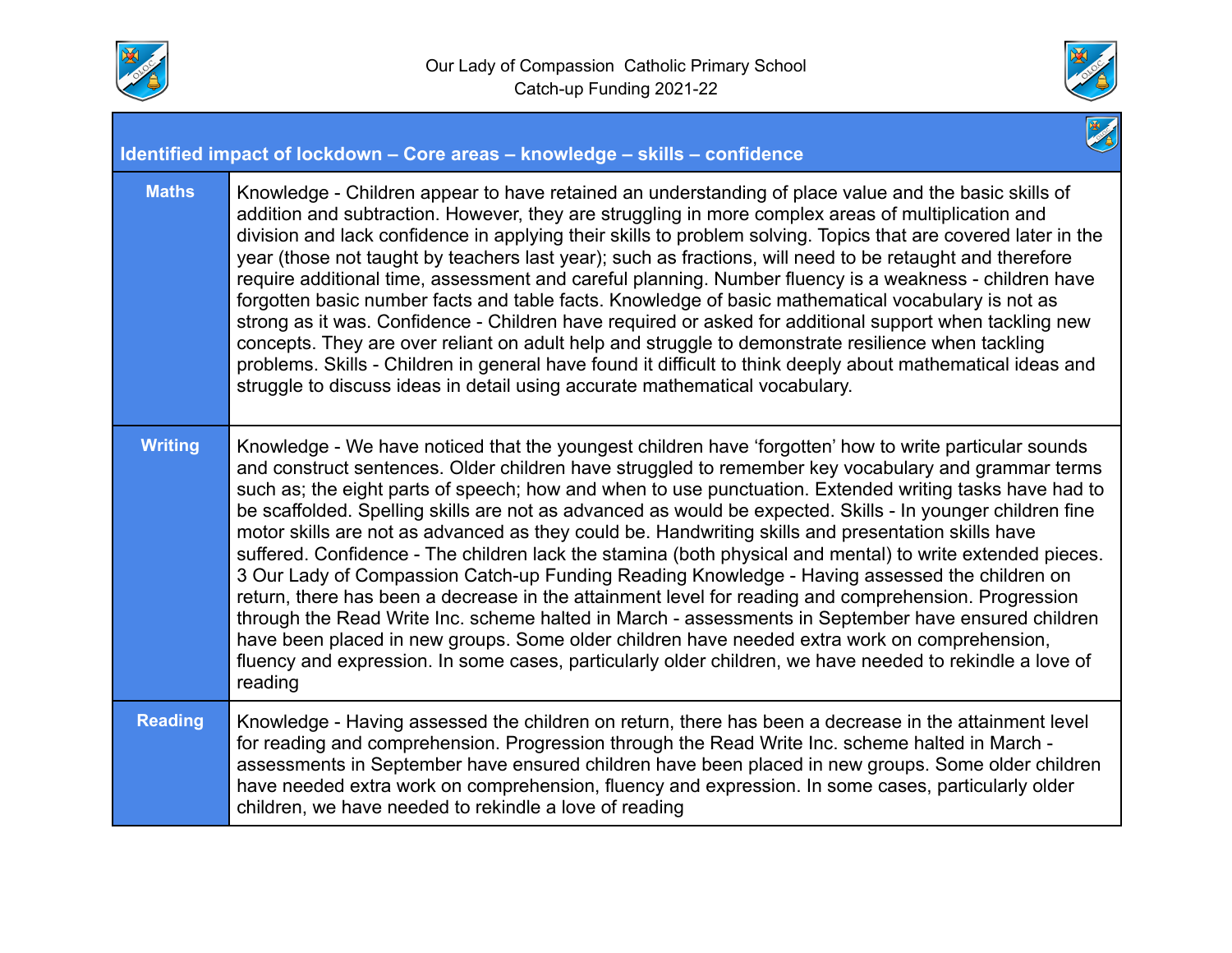



| <b>Non-core</b>              | Clearly, children missed the 2020 Spring and Summer term curriculum leading to gaps in knowledge and<br>understanding. We are therefore offering a full range of foundation subjects. At the start of topics, it has<br>been necessary to remind the children the key elements of the subject, e.g. reminding the children what<br>Geography is and recapping on previous knowledge to gain confidence and remind children to ensure<br>there is a building process in learning.                                                                                                                                                                                                                                                                    |
|------------------------------|-----------------------------------------------------------------------------------------------------------------------------------------------------------------------------------------------------------------------------------------------------------------------------------------------------------------------------------------------------------------------------------------------------------------------------------------------------------------------------------------------------------------------------------------------------------------------------------------------------------------------------------------------------------------------------------------------------------------------------------------------------|
| <b>Routines</b>              | The children have adapted to the new routines really well. We have had reports from parents that the<br>children were extremely tired by the end of the day.                                                                                                                                                                                                                                                                                                                                                                                                                                                                                                                                                                                        |
| <b>Pupil</b><br>dispositions | We have noted that the gap has increased between those children who were extremely conscientious<br>during lockdown and others who were less able to complete home learning tasks. Children have settled<br>back into school really well. Behaviour has been good although we are noting that the children require<br>additional reassurance and support when working on problem solving exercises. Children are less<br>independent. Younger children have not mastered basic skills; some children are over reliant on adult<br>help when organising themselves. Some children have had to be reminded to focus - they seem to have<br>lost that work ethic they had prior to Covid 19 and some have lost physical capacity, strength and stamina |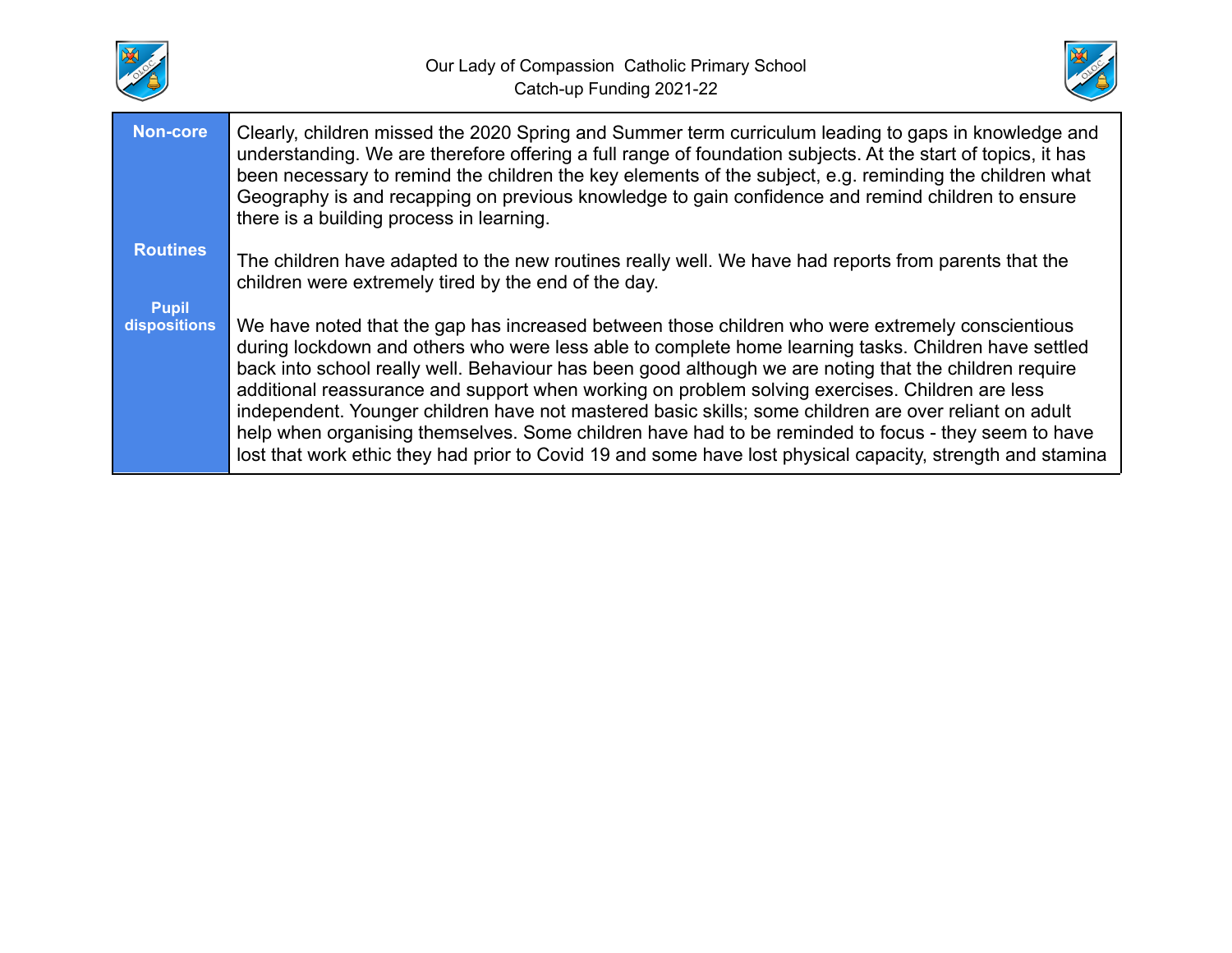



| Planned expenditure - The headings below are grouped into the categories outlined in the Education Endowment<br>Foundation's coronavirus support guide for schools)                                                                                                                                                                                                                                       |                                                                                                                                                                                                                                                                                                                                                                                                                                                                                                                                                                                                                                                                                                                                                                                                                                                                                                                                                                                     |             |                   |                                                                   |                   |  |  |
|-----------------------------------------------------------------------------------------------------------------------------------------------------------------------------------------------------------------------------------------------------------------------------------------------------------------------------------------------------------------------------------------------------------|-------------------------------------------------------------------------------------------------------------------------------------------------------------------------------------------------------------------------------------------------------------------------------------------------------------------------------------------------------------------------------------------------------------------------------------------------------------------------------------------------------------------------------------------------------------------------------------------------------------------------------------------------------------------------------------------------------------------------------------------------------------------------------------------------------------------------------------------------------------------------------------------------------------------------------------------------------------------------------------|-------------|-------------------|-------------------------------------------------------------------|-------------------|--|--|
| <b>Desired Outcome and how</b><br>they will be measured                                                                                                                                                                                                                                                                                                                                                   | <b>Chosen approach</b>                                                                                                                                                                                                                                                                                                                                                                                                                                                                                                                                                                                                                                                                                                                                                                                                                                                                                                                                                              | <b>Cost</b> | <b>Staff Lead</b> | <b>Review Date</b>                                                | <b>Impact</b>     |  |  |
| <b>Teaching assessment and</b><br>feedback<br><b>EEF Recommendation</b><br>High-quality assessment is<br>essential to great teaching,<br>helping us understand what<br>pupils have (or have not)<br>learned. Targeted diagnostic<br>assessments can support<br>teachers to monitor pupils'<br>progress, particularly as they<br>re-establish<br>classroom<br>routines and<br>recover any<br>learning loss | <b>NFER</b><br>Testing<br>Reading,<br>in<br>Spelling, Maths, Punctuation and<br>Grammar. NFER tests will be used<br>ascertain<br>progress<br>and<br>to<br>attainment of pupils throughout the<br>year. This will guide teachers to<br>learning gaps and highlight those<br>children, who have decreased in<br>progress since March 2020, for<br>intervention. Detailed diagnostic<br>tests will inform whole class<br>initiatives as well as identifying<br>certain<br>children<br>who<br>need<br>additional help. At the beginning of<br>the Autumn term, the children will<br>complete the NFER tests from the<br>previous year's Summer term. The<br>analysis will enable teachers to<br>have a clear picture of the whole<br>class and identify children for early<br>intervention. Test data (December<br>2021, March 2022 and July 2022)<br>will be analyzed and used to<br>identify the learning curves of<br>pupils, increase of attainment from<br>July 2021 to July 2022. | £0          | AL & AH           | 1st review<br><b>March 2022</b><br>2nd review<br><b>July 2022</b> | To be<br>reviewed |  |  |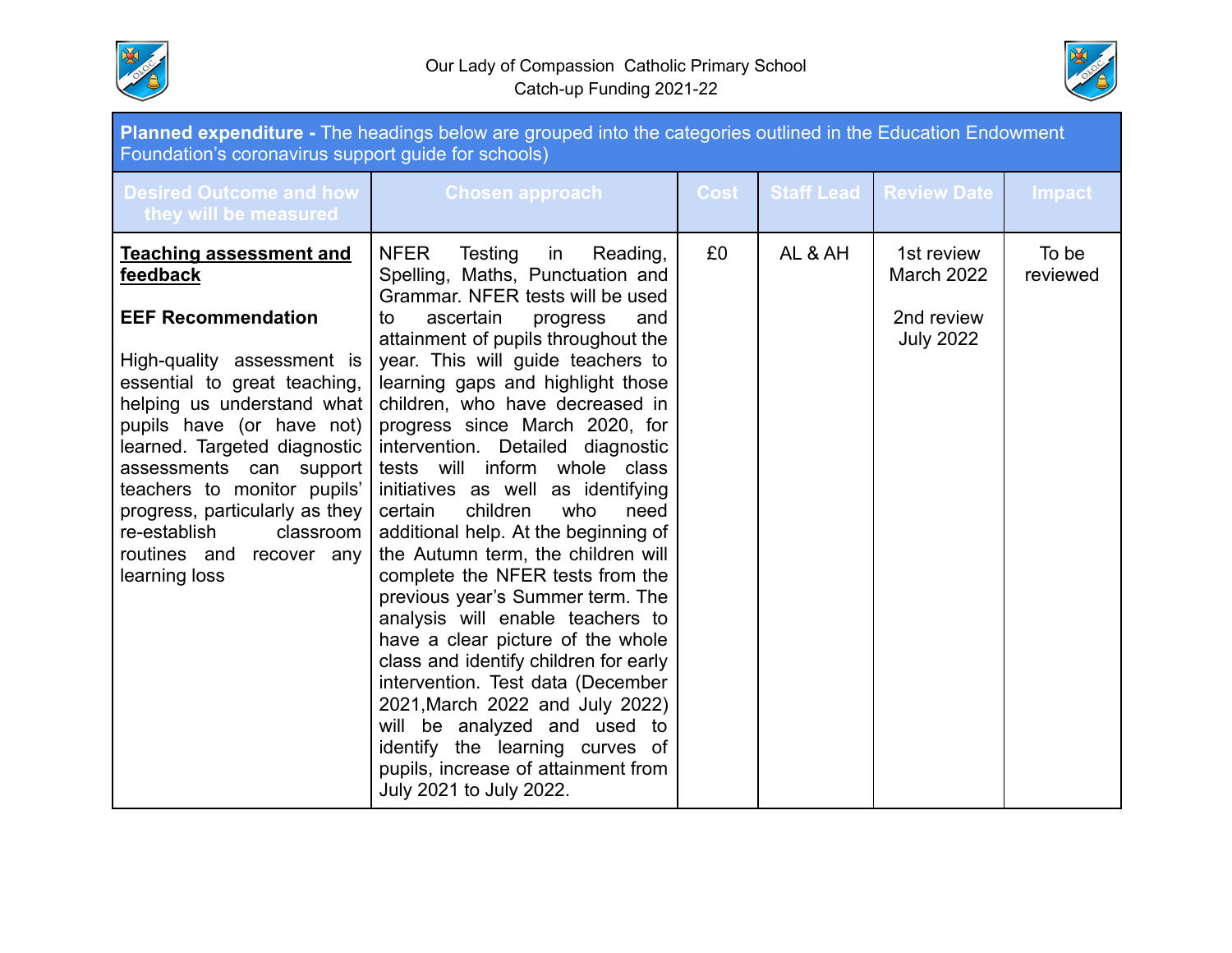

Our Lady of Compassion Catholic Primary School Catch-up Funding 2021-22



| <b>Pupil Engagement</b><br><b>EEF Recommendation</b><br>Schools may also consider<br>how they assess pupils'<br>engagement with school and<br>their well-being. This may<br>prove useful diagnostic<br>information, whilst also<br>support establishing new<br>habits and behavioural<br>routines.                                                                                                                                                                                                       | Class teachers will identify those<br>children<br>who appear to have<br>suffered<br>and<br>who<br>most<br>are<br>with<br>struggling to<br>re-engage<br>Effective<br>school.<br>diagnostic<br>assessments such as the use of<br>verbal questions, short answer<br>quizzes<br>and<br>multiple-choice<br>questions etc. will be used to<br>precisely diagnose gaps and help<br>identify what learning has been<br>forgotten due to extended absence<br>from the classroom and material<br>that hasn't been learnt properly. |          | AL & AH | 1st review<br><b>March 2022</b><br>2nd review<br><b>July 2022</b>                                   | To be<br>reviewed |
|----------------------------------------------------------------------------------------------------------------------------------------------------------------------------------------------------------------------------------------------------------------------------------------------------------------------------------------------------------------------------------------------------------------------------------------------------------------------------------------------------------|--------------------------------------------------------------------------------------------------------------------------------------------------------------------------------------------------------------------------------------------------------------------------------------------------------------------------------------------------------------------------------------------------------------------------------------------------------------------------------------------------------------------------|----------|---------|-----------------------------------------------------------------------------------------------------|-------------------|
| <b>Targeted Academic Support</b><br><b>EEF Recommendation</b><br>There is extensive evidence<br>supporting the impact of<br>high-quality one to one and<br>small group tuition as a<br>catch-up strategy. To be<br>most effective, creating a<br>relationship<br>three-way<br>between tutor, teacher and<br>pupils is essential ensuring<br>that tuition is guided by the<br>linked<br>school.<br>to<br>the<br>curriculum and focused on<br>the areas where pupils would<br>most benefit from additional | An additional teacher from within<br>the school will be employed to<br>teach groups and individuals on<br>targets given by class teachers.<br>The additional teacher will work<br>Thursday and Fridays using a<br>timetable agreed by teachers.                                                                                                                                                                                                                                                                          | £9113.94 | AL & AH | 1st review<br>Spring 2022<br>Full<br>Governors<br>2nd review<br>Summer<br>2022<br>Full<br>Governors | To be<br>reviewed |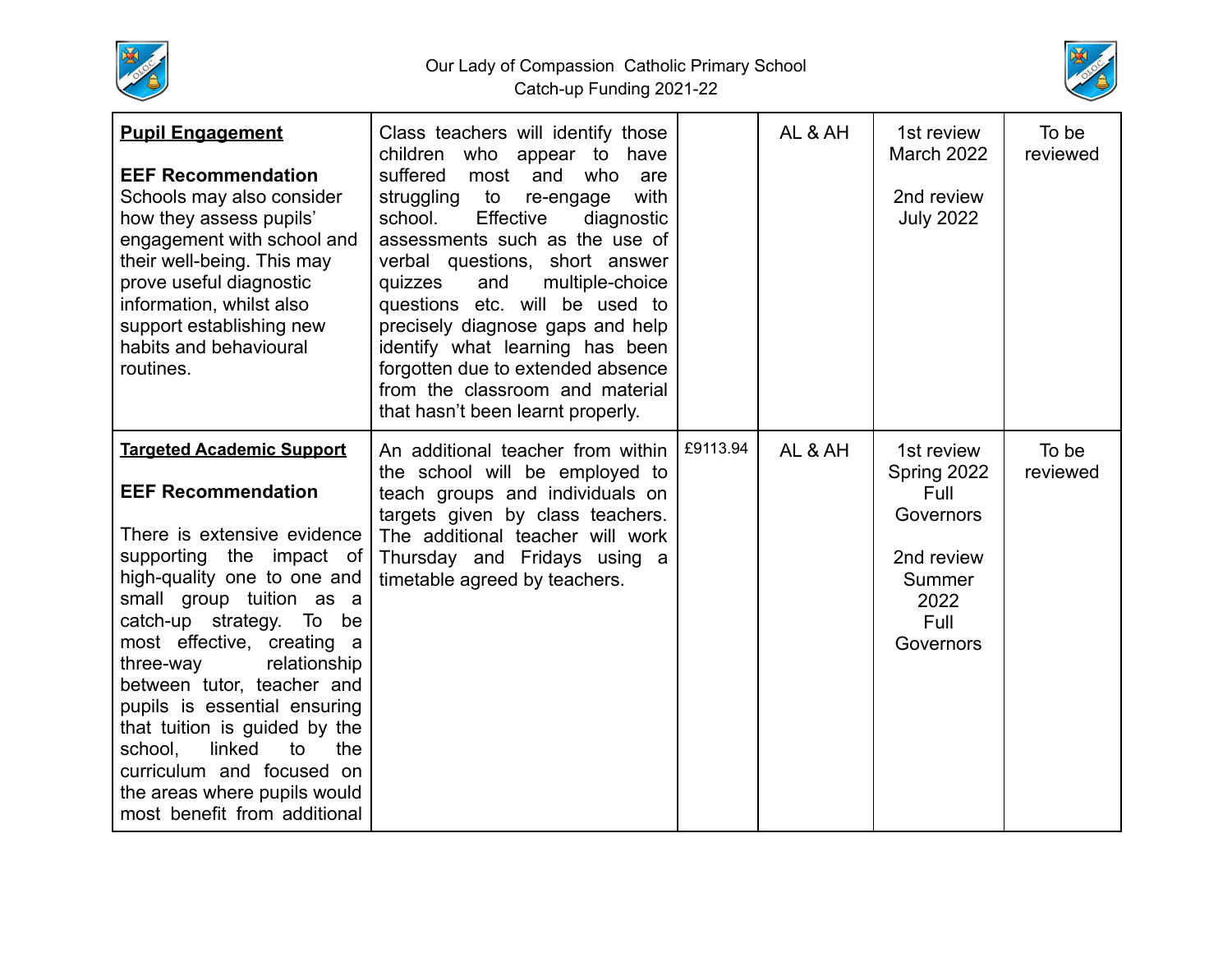



| practice or feedback. As a<br>rule of thumb, the smaller the<br>group the better. However,<br>both small groups and one to<br>one tuition can be effective<br>catchup approaches. Tuition<br>delivered<br>by<br>qualified<br>teachers is likely to have the<br>highest<br>impact.<br>However,<br>tuition delivered by tutors,<br>teaching<br>assistants,<br>or<br>trained volunteers can also<br>be effective. Where tuition is<br>delivered<br>by<br>teaching<br>assistants<br>volunteers.<br>or<br>providing training linked to<br>specific<br>content<br>and<br>approaches is beneficial. |                                                                                                                                                                                                                                                                                                                                                                                                                                                                                                                                      |                   |                                |  |
|----------------------------------------------------------------------------------------------------------------------------------------------------------------------------------------------------------------------------------------------------------------------------------------------------------------------------------------------------------------------------------------------------------------------------------------------------------------------------------------------------------------------------------------------------------------------------------------------|--------------------------------------------------------------------------------------------------------------------------------------------------------------------------------------------------------------------------------------------------------------------------------------------------------------------------------------------------------------------------------------------------------------------------------------------------------------------------------------------------------------------------------------|-------------------|--------------------------------|--|
| <b>Transition support</b><br><b>EEF Recommendation</b><br>As most children will change<br>teachers<br>September,<br>in<br>transition<br>valuable<br>information will need to be<br>supplemented<br>with<br>a<br>sustained<br>focus<br>on.<br>supporting and monitoring<br>pupils' social, emotional and<br>behavioural needs.                                                                                                                                                                                                                                                                | development<br><b>Staff</b><br>time<br>and<br>additional time in the Summer and<br>Autumn terms will be devoted to<br>an enhanced transition process.<br>This is particularly important for<br>those children moving<br>on<br>to<br>secondary school and also those<br>starting in Reception. Time will be<br>spent on providing zoom meetings<br>for parents of the<br>Reception<br>children<br>the<br>children<br>and<br>themselves so they are familiar<br>with their teachers, routines and<br>expectations. Class teachers will | 3 Days<br>£640.06 | 1st review<br><b>July 2022</b> |  |